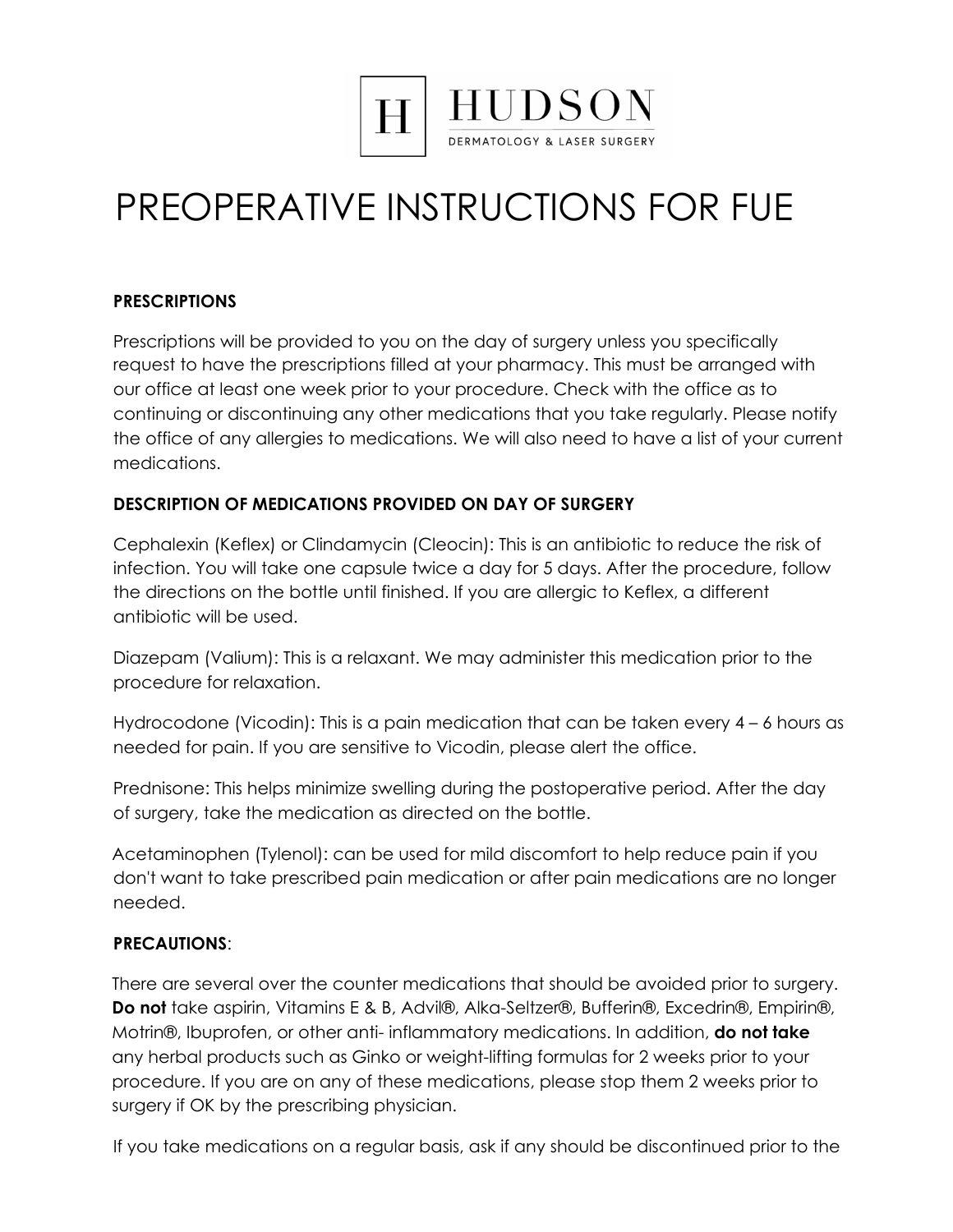procedure.

Do not drink alcohol for at least 3 days prior to surgery.

Please avoid foods with a large amount of herbs and spices at least 2 weeks prior to surgery. These tend to cause excess bleeding.

Please avoid smoking or using nicotine products for at least one week before and at least one week after your procedure. These may slow your healing process and contribute to less than optimal graft growth.

You can use minoxidil (Rogaine®) prior to the procedure. You must stop using minoxidil for three weeks post procedure. The alcohol that is in medication can be detrimental to the grafts.

Depending on your health, you may receive a prescription to have blood work or a medical clearance to be performed prior to your procedure. The results should be forwarded to our office at least 3 weeks prior to surgery.

#### **IN PREPARATION FOR YOUR SURGERY:**

The night before and morning of the procedure, wash your hair with a sulfate-free, low ph shampoo (we recommend LOCKrx BIO CLEANSE), and your neck and face well with Dial Antibacterial Soap. Lather for at least 3 minutes with the shampoo. If you wear a hairpiece or hair system, please make sure it is removed prior to your shower the evening before surgery and not replaced before your procedure. Please remove all glue products from your scalp prior to arriving.

Be sure to eat a good breakfast the morning of. It is important to have breakfast prior to arrival at the office as the medications that are used during the procedure can speed up metabolism and can make you feel ill without a full stomach. Please avoid caffeine as this may raise your blood pressure. Decaffeinated coffee is okay to drink the morning of. If you are scheduled in the afternoon, have a light lunch before you arrive. If you have any particular snacks, lunch items, or drinks that you prefer, please bring them as you will have plenty of opportunity to eat and drink throughout the day.

On the night before the transplant, get a good night's sleep.

Wear comfortable clothing the day of your procedure. Do not bring any valuables to the office on the day of surgery, and please wear a button down, zippered, or wide necked shirt that can be easily taken off and put on over your head. Do not wear clothes that you have to worry about getting soiled.

If you plan to wear a hat after surgery please bring an adjustable clean ball cap with you to the office on the day of your procedure. We can help you select the most suitable fitting hat and instruct you on how to best put it on and remove it.

If you have music that you would like to listen to during the procedure, please bring your music as we may be able to connect it to our system for your listening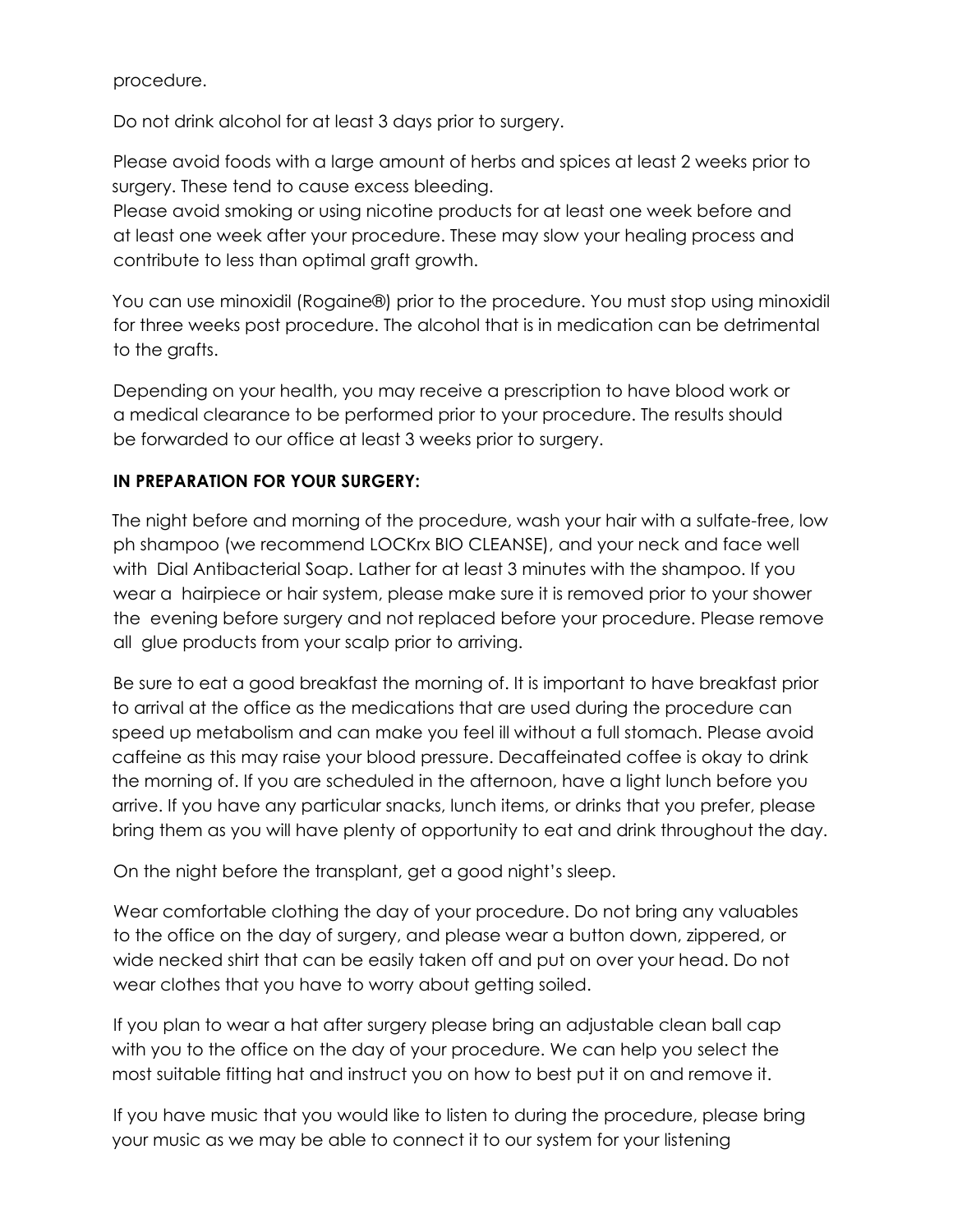pleasure.

For sleeping after surgery, an airplane "U" shaped pillow or rolled up towels placed behind your head and around your shoulders will help with comfort and to protect the surgical area. If possible, sleep with your head and shoulders elevated. An EZ-chair is ideal.

Notify the office before taking any new types of medication prior to surgery.

Avoid excessive exercise and sweating (such as a sauna) the day before surgery, as they can dehydrate you and make you light-headed later. If you have been exercising a lot during the week before, be sure to drink plenty of fluids.

If you have been sick during the week before the planned surgery, please tell us before surgery to discuss the appropriateness of going ahead with the procedure or not.

Remember – Relax. You will be well taken care of. We have plenty of movies to watch and music to listen to during the procedure to help pass the time. The day actually goes by very quickly and we are ready to assist you at all times.

# **TRANSPORTATION**

It is recommended that you do not drive yourself home after surgery, so make arrangements for transportation to and from the office. When you arrive at the office, please provide the staff with the name and phone number of the person with whom you have made the arrangements. Following your surgery, the office will call that person to pick you up. If you choose, your ride may wait in the waiting area for you.

# **ITEMS TO PURCHASE PRIOR TO SURGERY**

Prior to surgery, please obtain the following items and medications:

- Tylenol
- Dial Antibacterial Soap
- Travel "U" shaped pillow if desired.
- If you are obtaining your prescriptions from your pharmacy, you will need to purchase Ibuprofen and polysporin ointment
- $\bullet$  We can provide a 4-oz bottle of Bio-Cleanse $^{\mathsf{tm}}$ shampoo if needed.

# **QUESTIONS**

If you have any questions regarding the preoperative instructions, please do not hesitate to contact us to have your questions answered at 917-970-9100 or info@hudsondermlaser.com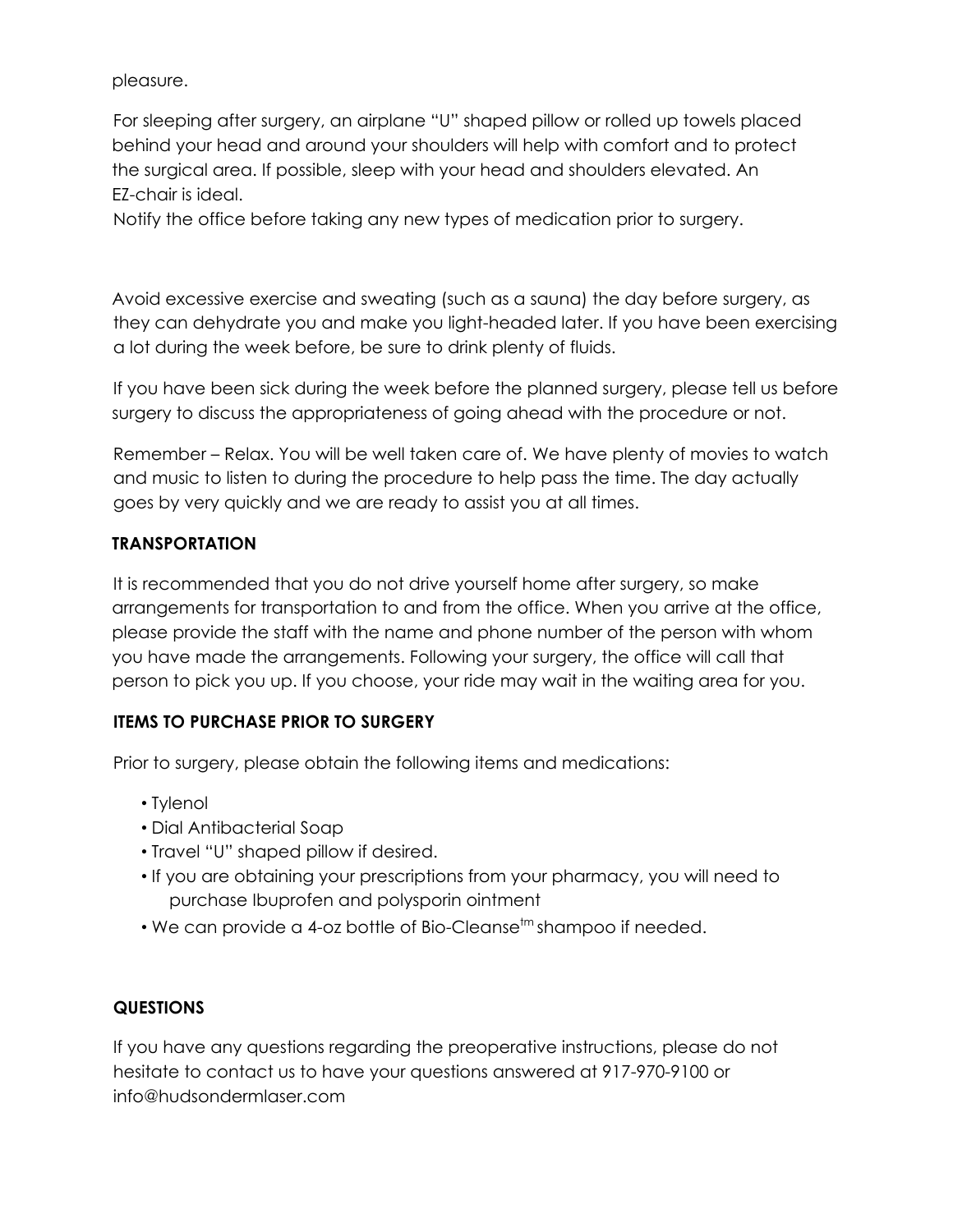

# POST OPERATIVE INSTRUCTIONS FOR FUE

Please follow all postoperative instructions. They will aid in your comfort and help promote the best possible healing and results. If you have questions regarding these directions, please call the office to have them answered.

# **CARE OF THE TRANSPLANTED AREA**

Care should be taken while cleaning the transplanted site during the week following hair transplant surgery because it is during this period that the healing mechanisms of your body secure the grafts firmly in place. Appropriate care of the recipient area will minimize crusting and make the transplant less noticeable and the healing more rapid.

We will provide you with LOCK<sub>N</sub> BIO CLEANSE for use after surgery. Use this shampoo following surgery until it is gone. After this time, you may resume your own shampoo. Avoid dandruff, herbal or medicated shampoos for three weeks after the transplant.

# **Evening of FUE (Day 0):**

Do not wash or wet your hair the night of surgery. Allow the grafts to heal in place. Apply cool packs to forehead for 10 – 15 minute intervals a few times prior to bedtime to help with swelling. If a bandage was placed on your head after surgery, remove this carefully as directed by the staff the next morning after procedure. Make sure you eat a meal after surgery as taking medication on an empty stomach may cause nausea. Take prescribed pain medication as instructed or Tylenol when you get home.

# **Days 1-2**

DO NOT ALLOW THE SHOWER TO SPRAY ON THE GRAFTED AREA for one week and DO NOT RUB THE TRANSPLANTED AREA. Add a dime size amount of shampoo to a plastic cup and fill the cup with warm water. Pour this over your transplanted area several times to clean the transplanted area.

After the shower blot your hair with a towel (or allow it to air dry) and brush hair in the back of the scalp gently. Do not rub your hair dry. This may dislodge the grafts. The hair may be blow dried using a cool setting.

# **Days 3- 6 following surgery:**

Continue to shower once a day as described above until the shampoo given to you runs out and then you may resume using your regular shampoo (do not use dandruff, herbal or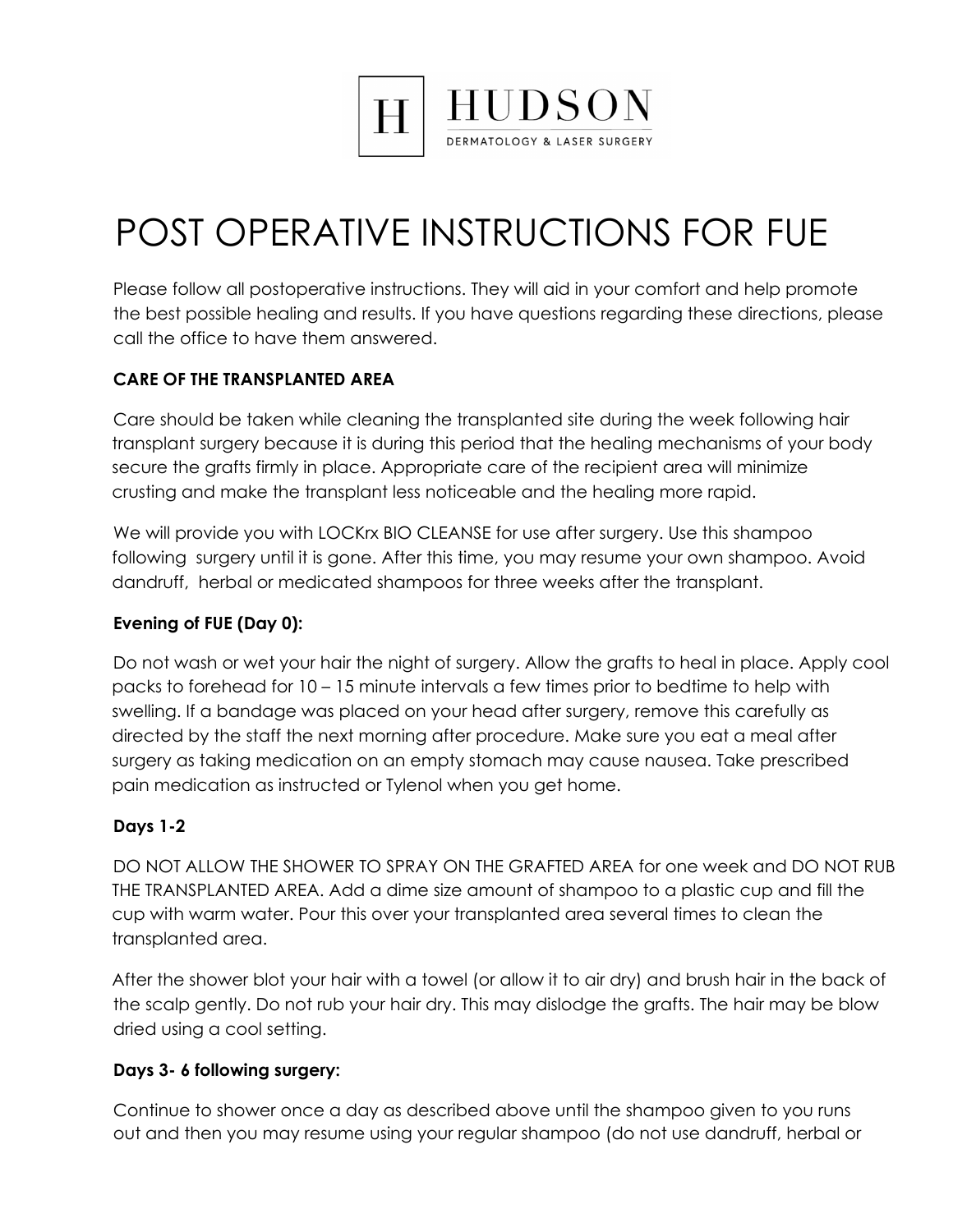medicated shampoo).

If itching occurs, once or twice a day, gently dab the mineral oil given to you onto the

transplanted area using cotton balls soaked with mineral oil. Continue to apply a light layer of polysporin ointment to the donor area daily.

**IMPORTANT:** At 1 – 4 weeks post-op, you can expect that some transplanted hair will begin to shed. This is a normal process and should not be a concern as all the transplanted grafts will shed during this time.

#### **BANDAGES**

You will go home with a "wrap around the head" bandage that you will take off before you go to bed on the evening of surgery. If you feel the bandage may rub the grafted area, remove it. If you have any concerns about the possibility of needing a bandage for more than one day, please ask.

#### **BLEEDING**

It is normal to have some light drainage from the transplant and donor sites the evening of the procedure. You may want to place an old pillowcase or towel on your pillow the night following your procedure.

#### **SLEEPING**

If the grafting was placed into frontal area of the scalp it is recommended to lay flat immediately after you get home from procedure and as much as tolerated the next day. This will greatly reduce the risk of facial swelling. If grafting was placed on the crown/back of scalp you can use an airplane "U" shaped pillow or rolled up towels placed behind your head will help to keep your head in an upright and central position. Do not allow anything to rub against the grafted area. It is OK to rest the donor area on the pillows or towels.

# **SWELLING**

Some patients have a puffiness or swelling over the forehead at about the third or fourth day, which usually only lasts for two to three days. It may even spread down to around the eyes and nose causing significant, temporary swelling around the eyes. Apply cold packs two to three times a day for 15-minute periods to the forehead and temples for at least 48 hours following the procedure to minimize swelling. Plastic bags of frozen peas work well for this. Avoid foods that have high sodium content. Salty foods will aggravate any swelling that may occur.

# **INFECTION – TO AVOID INFECTION, DO THE FOLLOWING:**

Clean your scalp and transplanted area before and after surgery as directed in this booklet. For the first week, avoid dirty environments, heavy lifting, or sporting activities that cause you to perspire.

#### **HEALING**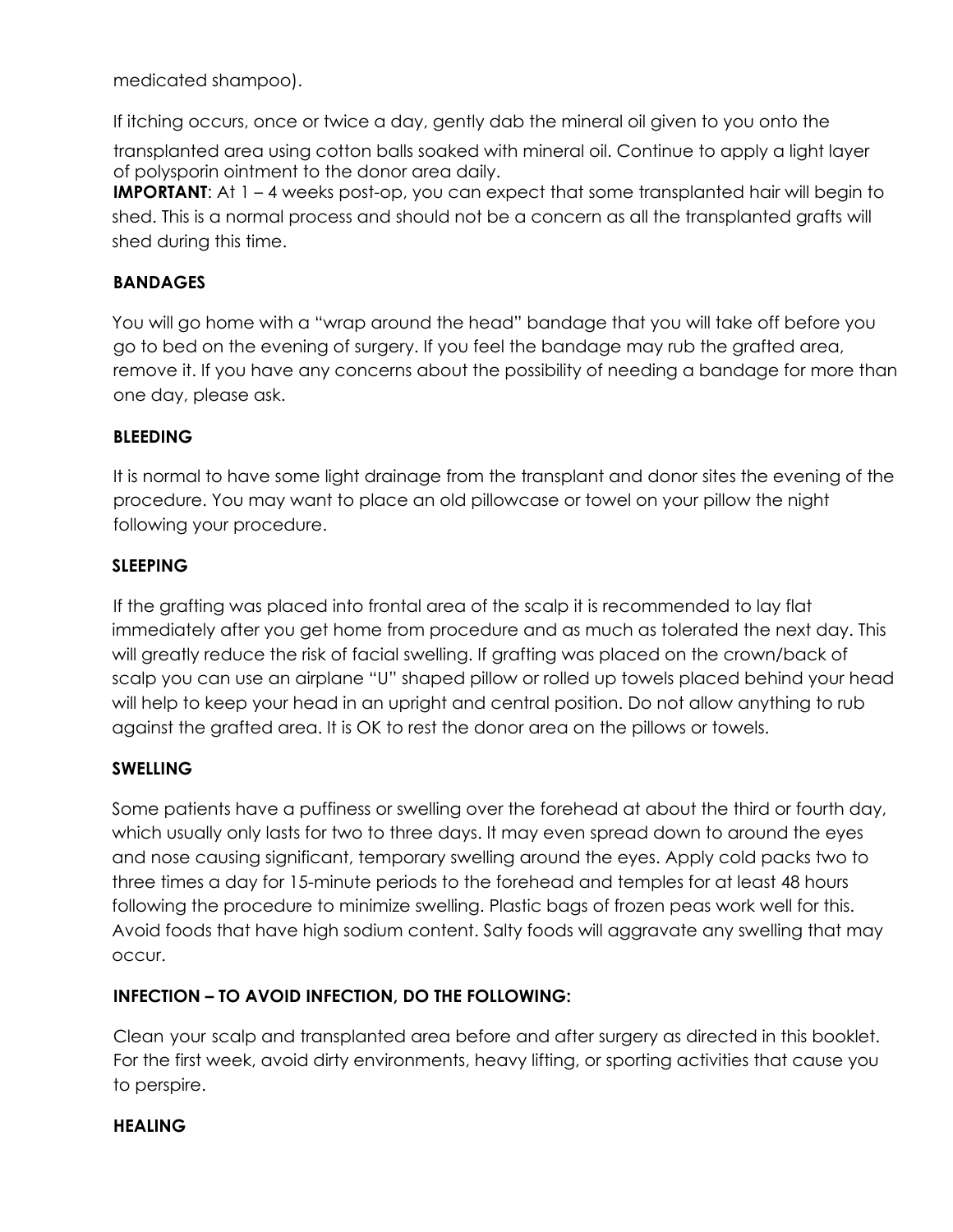Leave your head open to air as much as possible. Avoid the use of hairpieces unless absolutely necessary for 21 days after surgery. If you plan to wear these, let us know so we can instruct you on proper positioning.

The transplanted area should not be exposed to prolonged, direct sunlight for three months. You may use a hat to cover the transplanted area. Be careful putting the hat on and taking it off so it does not rub the transplanted area. Please ask the staff and we will demonstrate how to do this.

Immediately after surgery, you should take it easy. The best thing to do is to sit in a comfortable lounge chair and read, watch TV, or nap. Try to keep your head upright during the day. It is important not to exert yourself for at least two weeks after surgery.

Refrain from alcoholic beverages for one week.

Refrain from using aspirin and/or related drugs for one week. Tylenol is an approved medication during this time. The day after the procedure, you may go back to taking all your regular mediations.

#### **COMBING**

Avoid combing or brushing over the transplanted area for seven days, and after that be very careful not to catch the comb on the grafts. The donor area in the back can be combed immediately.

#### **NUMBNESS**

You will most likely experience numbness at and around the area that has been transplanted. Sensation will begin to return in approximately six to eight weeks following surgery, but may last several months.

#### **CRUSTS**

The crusts will fall off in about one to two weeks. Do not pick them off. Following the cleaning instructions will help minimize prolonged crusting.

# **TEMPORARY HAIR LOSS (SHOCK LOSS)**

Temporary hair loss or shock loss may occur along the incision line or other areas of the scalp. This is due to the irritation of the hair root from the surgical procedure. Hair growth will start to return around three months, the same time the grafts should be starting to grow.

# **LOSS OF TRANSPLANTED GRAFTS**

The grafts take about two to three weeks to become part of the surrounding scalp. It is important not to bump or rub your head during this time as this could result in loss of the transplanted grafts.

#### **REDNESS TO SCALP**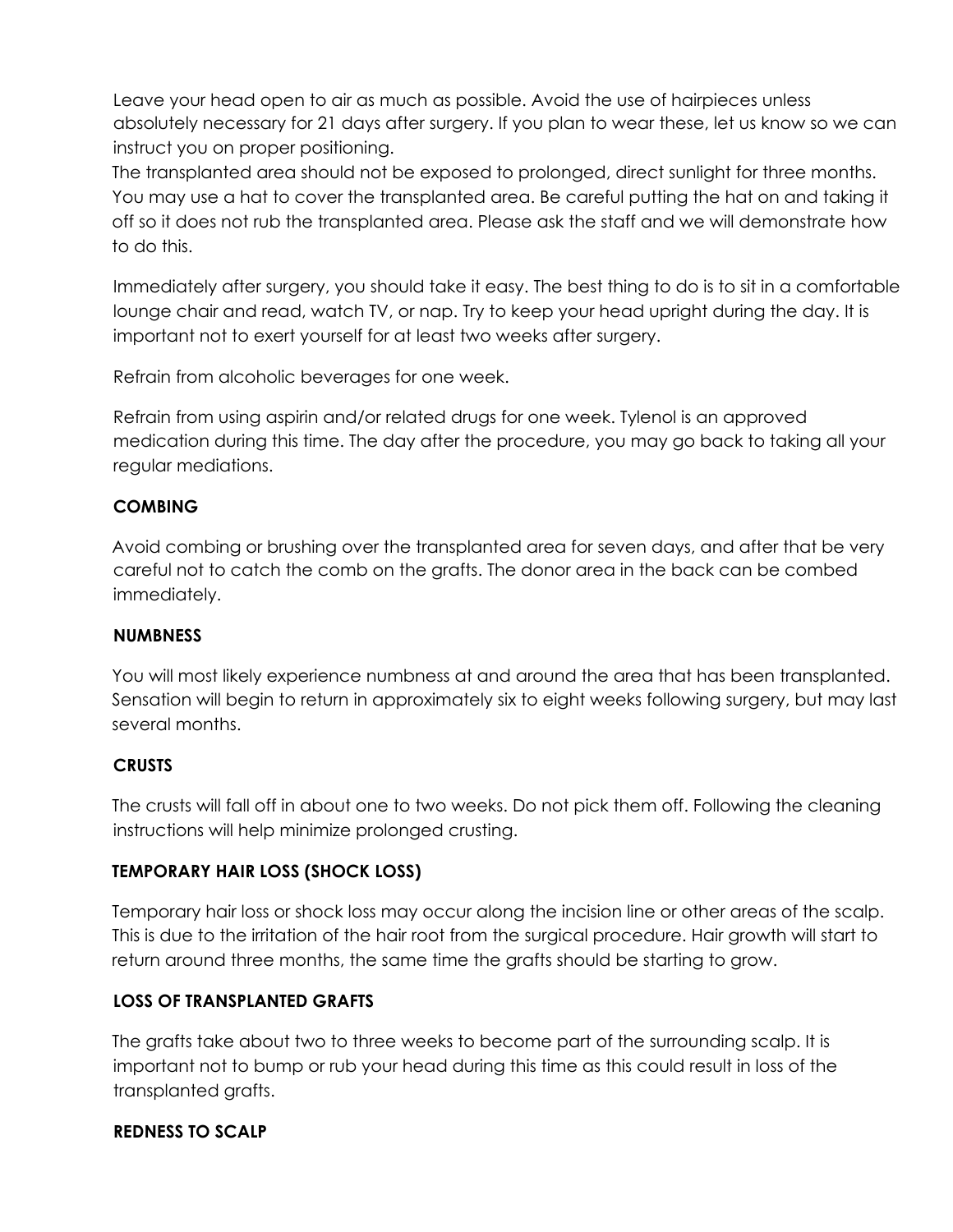There may be a red hue to the scalp at the transplanted site. This will resolve over time. This is completely normal, so please do not be concerned.

#### **PAIN**

In most cases, there is usually only minimal discomfort after a transplant procedure - even after a large number of grafts have been placed. Occasionally, some patients will have a significant headache – most commonly in the donor area. You will be supplied with medication to relieve the pain. We have found that patients who take the ibuprofen as directed have very little discomfort following surgery. Do not drive or operate machinery or drive while taking the prescription pain medication.

#### **ITCHING**

You may experience some itching either in the transplanted area or in the donor area following your hair restoration procedure. In general, itching is part of the healing process and should not be a cause for concern.

A common contributing factor may be dryness. Keep polysporin ointment on the donor area and apply mineral oil daily to the grafted area starting 4 days following the procedure for moisture if needed. If the itching at the donor site is bothersome to you, purchase Hydrocortisone Ointment 1% in 30 gram tubes which may be bought over the counter. This medication must be in an Ointment form, not a cream. This may be applied to the donor (incision site) areas that itch, as needed, up to four times a day. Do not apply to the grafted area.

**DO NOT SCRATCH THE SCALP** as this may dislodge grafts. You may also experience itching as the new hairs grow in.

#### **ACTIVITIES**

The day after your FUE, take it easy. You will be tired from the surgery and the medications received. If possible, spend this day at home, or in a comfortable place, and concentrate on showering properly and following the post-op instructions. Abstain from sexual activities and alcohol for THREE days after the procedure. If possible, it is best not to resume smoking for 1 week.

#### **SUN**

Please avoid unprotected exposure to sunlight for 3 months. Wear a hat when you are going to be outside for a prolonged period of time (greater than 20 minutes). The staff will show you how to put on and take off the hat to minimize any risk to the transplanted grafts. After three weeks, you may apply a strong sunscreen with a SPF of 15+ to the transplanted area.

#### **GROWTH OF TRANSPLANTED HAIRS**

Remember, new hair growth will not start for at least three months. Prior to this, the transplanted hairs will shed and the grafted area will look bare. Be patient during the growth